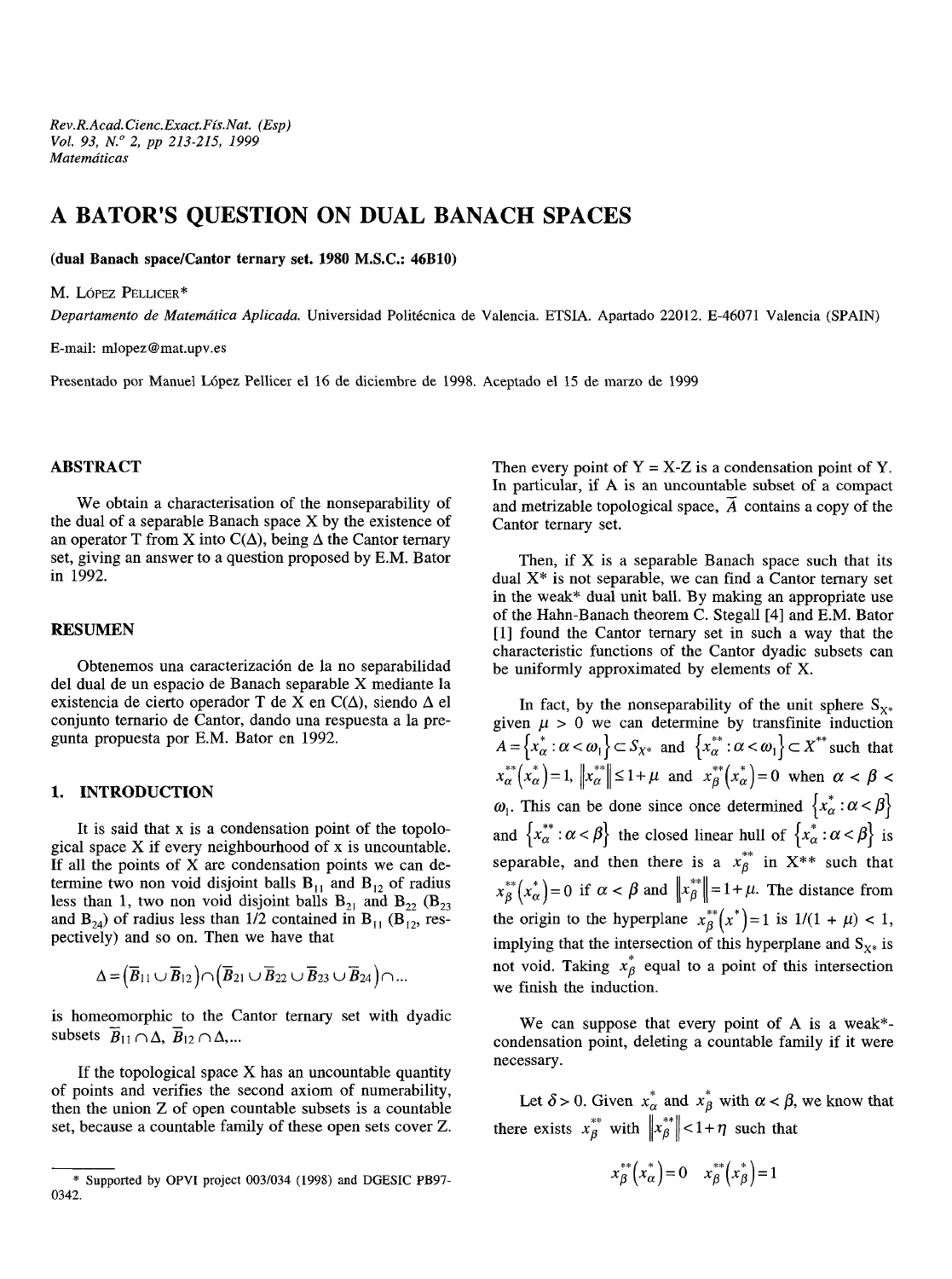By the weak\* density of  $B_x$  in  $B_{x**}$  we can find  $x_\beta$  with  $\|x_{\beta}\|$  < 1 +  $\eta$  and such that

$$
\left|x_{\beta}\left(x_{\alpha}^{*}\right)\right| < \delta = 0 \quad \left|x_{\beta}\left(x_{\beta}^{*}\right) - 1\right| < \delta
$$

The preceding two inequalities enable us to determine two weak\* neighbourhoods  $V_1^*$  and  $V_2^*$  of the points  $x^*_{\alpha}$ and  $x^*_{\beta}$  such that

$$
\left|x_{\beta}\left(x^*\right)\right| < \delta = 0 \text{ for } x^* \in V_1^* \text{ and } \left|x_{\beta}\left(x^*\right) - 1\right| < \delta \text{ for } x^* \in V_2^*
$$

Now we take  $x^*$ <sup>*i*</sup> in  $V_1^*$  such that  $\beta < \gamma$ . If we apply the preceding reasoning to the points  $x^*_{\beta}$  and  $x^*_{\gamma}$  we can find some  $x_v$  with  $||x_v|| < 1 + \eta$  and two weak\*-neighbourhoods  $W_{11}^*(\subset V_1^*)$  and  $W_{12}^*(\subset V_2^*)$  of the points  $x^*_\gamma$  and  $x^*_\beta$  such that

$$
\left|x_{\gamma}\left(x^{*}\right)-1\right|<\delta \text{ for } x^{*} \in W_{11}^{*} \text{ and } \left|x_{\gamma}\left(x^{*}\right)\right|<\delta \text{ for } x^{*} \in W_{12}^{*}
$$

holding

$$
\left|x_{\beta}\left(x^*\right)\right| < \delta \text{ for } x^* \in W_{11}^* \text{ and } \left|x_{\beta}\left(x^*\right) - 1\right| < \delta \text{ for } x^* \in W_{12}^*
$$

Then the difference between  $x_{11} = x_{\gamma}$  and  $x_{12} = x_{\beta}$  acting on the weak\* closure of  $W_{11}^* \cup W_{12}^*$  and the characteristic functions corresponding to the weak\* closure of  $W_{11}^*$ and  $W_{12}^*$  is  $\delta$ . By an obvious dicotomic induction process there follows the following Stegal theorem (4):

*Let X be a separable Banach space such that X\* is nonseparable. Then for every*  $\varepsilon > 0$ *, there exists a subset A of B\* which is homeomorphic to the Cantor set, along* with subsets  $\left\{C_{ni}\right\}_{n=1}^{\infty} \stackrel{2^n}{\longrightarrow}$  of  $\Delta$  weak\* homeomorphic to the *dyadic intervals, and a sequence*  $\{x_{ni}\}_{n=1}^{\infty}$   $\sum_{i=1}^{2^n}$  *in X such that*  $\|x_{ni}\| < 1 + \varepsilon$  *for all n, i and* 

$$
\left|x_{ni}\left(x^*\right) - \chi_{C_{ni}}\left(x^*\right)\right| \leq \varepsilon 2^{-n} \quad \text{for all} \quad x^* \in \Delta
$$

### $\chi_{C_{ni}}$  being the characteristic function on the set  $C_{ni}$ .

Stegall's result is equivalent to the nonseparability of  $X^*$ . In fact, given  $x^*$  in  $\Delta$ , let  $\{i_n\}_{n=1}^{\infty}$  be the unique sequence such that  $x^* \in C_{ni}$ . Then from  $|x^*(x_{ni})-1| \leq \varepsilon 2^{-n}$ it follows that if  $x^{**}$  is a weak\* cluster point of the sequence  $\{x_n\}_{n=1}^{\infty}$  then we have  $x^{**}$   $(x^*) = 1$ . If  $y^* \in \Delta$  –  ${x^*}$  there is some  $n_0$  such that  $y^* \notin C_{ni_n}$  for  $n > n_0$ , and then we have  $y^*(x_{ni_n}) \leq \varepsilon 2^{-n}$  for  $n > n_0$ , implying

 $x^{**}$  (y<sup>\*</sup>) = 0. Therefore  $\Delta$  is weak discrete, thus norm discrete, and consequently  $X^*$  is nonseparable.

#### **2. BATOR'S PROBLEM**

From Stegall's result it follows that the natural evaluation map  $T : X \to C(\Delta)$  given by  $T(x)(x^*) = x^*(x)$  has dense range. Bator (1, example 5) shows that the existence of a continuous linear map T from a separable Banach space X onto a dense subspace of the space of real continuous functions defined on the Cantor ternary set *A* does not characterise separable spaces with nonseparable duals, because the range of the mapping T from  $1^2$  into  $C(\Delta)$ 

given by  $T({\alpha_n}) = \sum_{n=1}^{\infty} a_n t^n$  is dense, since it contains the polynomials, and  $(1^2)^*$ =1<sup>2</sup> is separable.

Bator (1. Page 85) asks for what property of a continuous linear map T from a separable Banach space X into the space  $C(\Lambda)$  of the real functions defined on the Cantor ternary set  $\Delta$  would be able to characterise separable Banach spaces wilh nonseparable dual. A very interesting resull in this direction had been obtained previously by Pelczynsky-Hagler theorem  $(2, 3)$  that states that  $1<sup>1</sup>$  embeds in a separable Banach space  $X$  if, and only if, there exists a continuous linear surjection from X into  $C(\Delta)$ .

The following result gives an answer to Bator question.

**Proposition 1.** *Let X be a separable Banach space. X\* is nonseparable if, and only if, given*  $0 < \varepsilon < \frac{1}{2}$  there is a *continuous linear mapping*  $T : X \rightarrow C(\Delta)$  with dense range such that  $T((1 + \varepsilon)B_X) + \varepsilon B_{C(A)}$  contains the characteristics *functions*  $X_{C_{ni}}$ ,  $1 \leq i \leq 2^n$ ,  $1 \leq n < \infty$ , *of the dyadic intervals of A.*

*Proof.* If  $X^*$  is nonseparable then, following with the notation given in the preceding Stegall theorem, we have that the sequence  ${x_{ni}}^{\infty}_{n=1}^{2^n}_{i=1}$  belongs to  $(1 + \varepsilon)B_x$  and  $\mathcal{X}_{ni}(x^*) - \mathcal{X}_{C_{ni}}(x^*) \leq \varepsilon 2^{-n} < \varepsilon$  for every  $x^* \in \Delta$ , which means that if T is the natural evaluation map  $(T(x)(x^*) =$  $x^*(x)$  then  $X_{C_{ni}} - T(x_{ni}) \in \varepsilon B_{C(\Delta)}$ .

Conversely, let us suppose that there is a continuous linear mapping  $T : X \to C(\Delta)$  with dense range such that  $T((1 + \varepsilon)B_X + \varepsilon B_{C(A)}$  contains the characteristic functions  $\chi_{C_{-i}}$ ,  $1 \le i \le 2^n$ ,  $1 \le n < \infty$ , of the dyadic intervals of  $\Delta$ .

As the range of T is dense we have that  $T^*$  is one-toone. As usual, we identify  $\Delta$  with a weak\* compact subset of the unit sphere of  $C(\Delta)^*$ . Then T<sup>\*</sup> ( $\Delta$ ) is an uncountable weak\* compact subset of  $X^*$  and we are going to prove that it is norm discrete, implying the statement.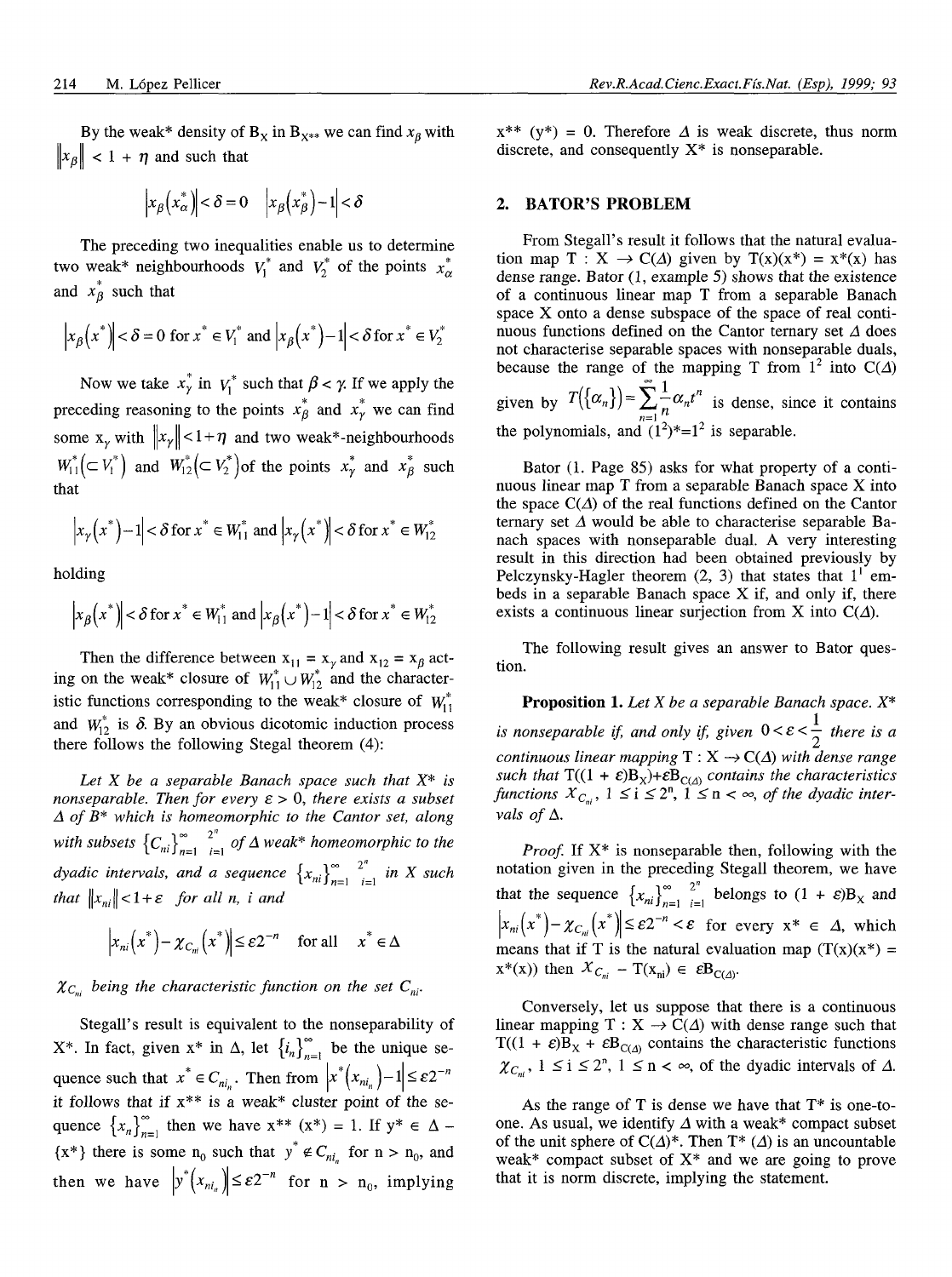By hypothesis given  $0 < \varepsilon < \frac{1}{2}$  and  $C_{\text{ni}}$  there is  $x_{\text{ni}} \in$  $(1 + \varepsilon)B_x$  such that

$$
\left\|Tx_{ni}-\chi_{c_{ni}}\right\|\leq\varepsilon
$$

and, therefore, for each  $\mu \in \Delta$  we have

$$
\left| \left( Tx_{ni} \right) (\mu) - \chi_{c_{ni}} (\mu) \right| \leq \varepsilon \tag{1}
$$

Therefore, given two different points  $\delta$  and  $\delta'$  in  $\Delta$  we may find C<sub>ni</sub> such that  $\delta \in C_{ni}$  and  $\delta' \notin C_{ni}$ . Then, replacing  $\mu$  by  $\delta$  and  $\delta'$  in (1), we have:

$$
|(Tx_{ni})(\delta)-1|\leq \varepsilon
$$

and

$$
|(Tx_{ni})(\delta')-0| \leq \varepsilon
$$

From these two inequalities it follows:

$$
\left| \left\langle x_{ni}, T^* \delta - T^* \delta' \right\rangle \right| = \left| \left\langle Tx_{ni}, \delta - \delta' \right\rangle \right| = \left| \left( Tx_{ni} \right) (\delta) - \left( Tx_{ni} \right) (\delta' ) \right| \ge 1 - 2\varepsilon
$$

and, from  $||x_{ni}|| \leq 1 + \varepsilon$  we deduce that

$$
\left\|T^*\delta - T^*\delta'\right\| \ge \frac{1-2\varepsilon}{1+\varepsilon}
$$

which shows that  $T^*$   $(\Delta)$  is norm discrete.

Which the same technique the following proposition may be proved:

**Proposition** 2. *Let X be a separable Banach space. X\* is nonseparable if, and only if, there is a continuous linear mapping*  $T : X \rightarrow C(\Delta)$  *with dense range, two positive numbers m and*  $\delta$  *and a natural number*  $n_0$  such that  $T(mB_X)+\delta B_{C(4)}$  contains the characteristic functions  $\chi_{C_{ni}}$ ,  $1 \leq i \leq 2^n$ ,  $n_0 \leq n < \infty$ , *of the dyadic intervals of*  $\Delta$  corres*ponding to the steps*  $n_0 + 1$ ,  $n_0 + 2, ...$ 

#### **REFERENCES**

- 1. Bator, E.M. (1992) A basic construction in duals of separable Banach spaces. Rocky Mt J. Math. 22 (1), 81-92.
- 2. Hagler, J. (1973) Some more Banach spaces which contains  $1<sup>1</sup>$ . Studia Math, **46,** 35-42.
- 3. Pelczynsky, A. (1968) On Banach spaces containing L,. Studia Math, **30,** 231-246.
- 4. Stegall, C. (1973) Banach spaces whose duals contain  $1^1$  ( $\Gamma$ ) with applications to the study of dual  $L^1(\mu)$  spaces. T.A. Math. Soc. 206, 213-223.